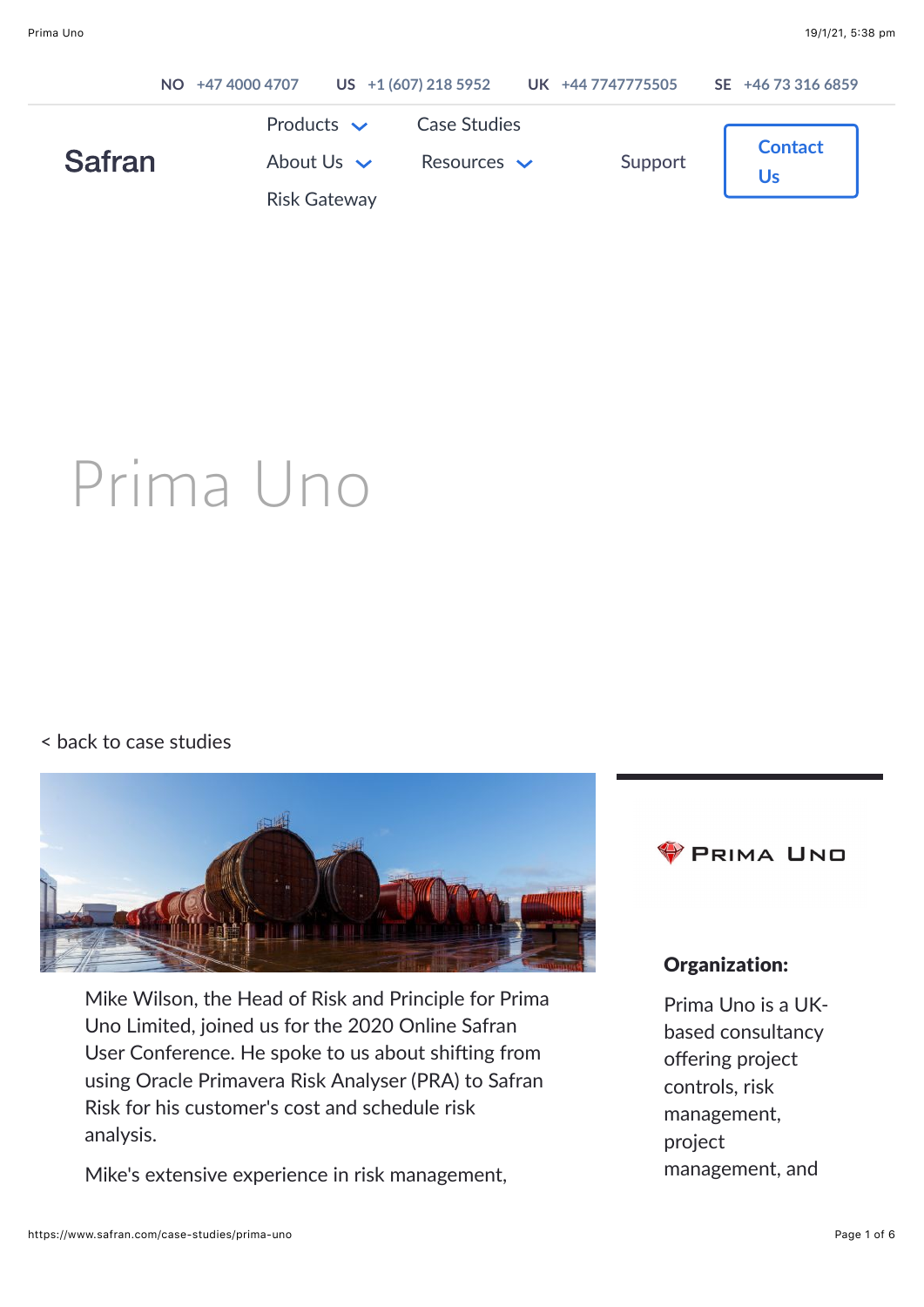project controls, and project management makes his talk a must-watch:

## A Need For a Smarter Solution

For years, Prima Uno primarily used Oracle PRA for integrated cost and schedule risk analysis. However, during the tail-end of 2016, they experienced a spike in demand for their risk analysis services. This growth in interest led the company to seek out a more efficient risk analysis tool for several reasons:

- A lack of development in Oracle PRA
- $\bullet$  Increased demand from customers for better risk analysis outputs
- $\bullet$  A need for faster turnaround times with consistent outputs and less interpretation
- $\bullet$  Insistence from customers for more mature risk management and risk analysis
- $\bullet$  A growing lack of confidence in the analytical results achieved with PRA, and difficulty in interpreting these.

## Why Safran Risk?

After exploring the market, Prima Uno settled on

quality management services.

#### Goals:

Prima Uno was looking for a risk management solution that was easy to use, compatible with their existing risk management tools, and that would lead to less interpretation of outputs.

### Safran Benefits at Prima Uno:

Faster, more accurate, and more concrete outputs that required less interpretation.

A greater sense of hands-on collaboration with the project team.

Allows their customers to develop internal analysis capability at lower costs and short timescales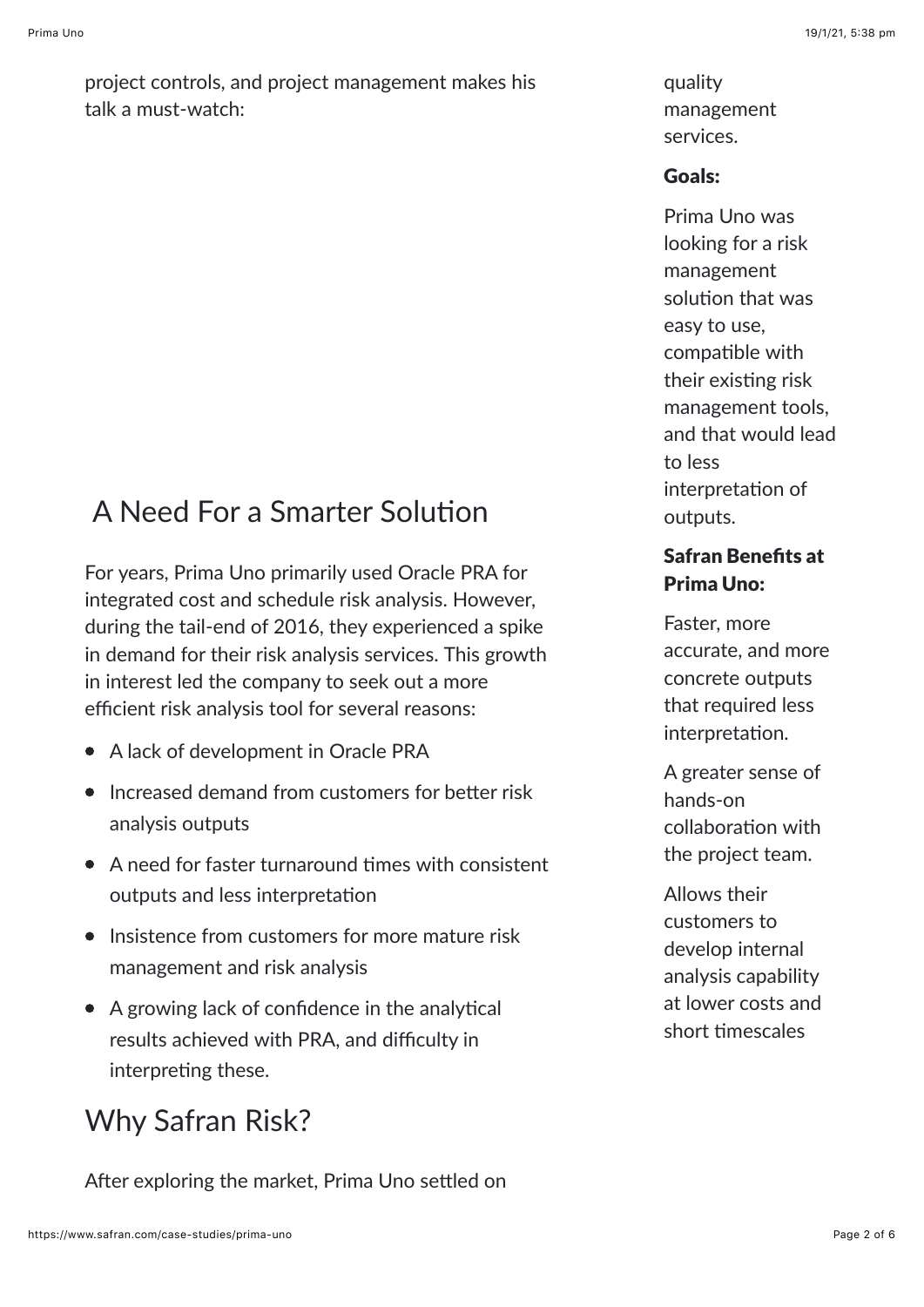Safran Risk because:

- $\bullet$  It's based around an easy-to-use, time-saving risk process
- $\bullet$  It includes a full embedded scheduler essential for in-depth scenario and option management
- It considers all aspects of integrated risk: uncertainty, risk drivers, and their impact on duration and cost
- $\bullet$  It offers sensitivity analysis
- It needs less interpretation of results, as results are easily explained in the reporting

Since working with Safran, Mike has also been glad to have chosen Safran Risk because of the continued development of the product and Safran's outstanding customer service:

"I fire in an email to support and they get back to me in a timely manner. Also, the fact that there's a roadmap and the product's being constantly developed is music to my ears."

## Safran Risk in Action

One of Prima Uno's clients was planning to undertake a £100m waste repository closure project – a first of its kind in the UK. The project involved closing down the waste repository while maintaining the integrity of the thousands of containers of low-level nuclear waste stored there.

To complete the project successfully, the client had to overcome several challenges. There was a considerable amount of regulatory interest in the project. On top of that, the technical solutions required for safely closing the vault weren't set in stone at the project's outset. The project was also publicly-funded, so providing accurate cost and

Construction

## TRY SAFRAN RISK FOR FREE

[Request a 30 Day Free trial](https://www.safran.com/risk-free-trial)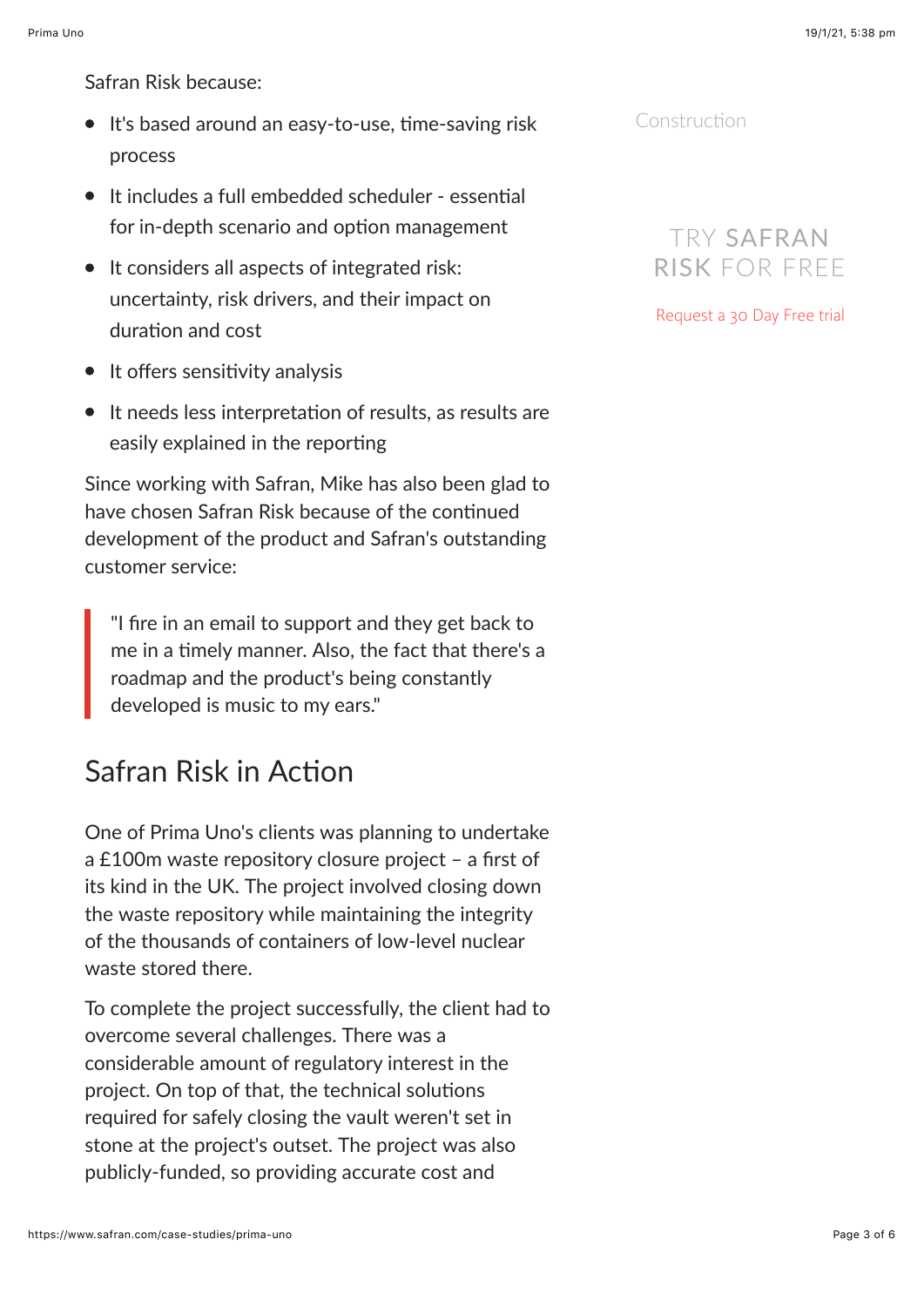schedule estimates was imperative.

At the outset, the team at Prima Uno were handed a contract schedule deemed too high-level for risk analysis and a working level schedule that was too detailed and not fully costed. To combat this, they imported the contract schedule into Safran Risk and modified it to better represent how risks would impact the schedule. Thanks to the built-in capabilities of Safran Risk, Prima Uno could work with the team in real-time to make adjustments, lessening the reliance on the project planner.

With Safran Risk's ability to deliver sensitivity analysis, Mike and the team could sit together and, using real-time results to refine inputs, obtain credible outputs. This allowed everyone to understand the areas of significant risk exposure in a way that simply wasn't possible before with Oracle PRA.

"This has revolutionised how I undertake risk analysis. I used to go back and forth to the team in a very transactional manner. We used to spend more time trying to understand and interpret if what Oracle PRA was telling us is what we think it is. Within the first couple of uses of Safran Risk, I cut that time to less than half. It was unbelievable – there was no going back."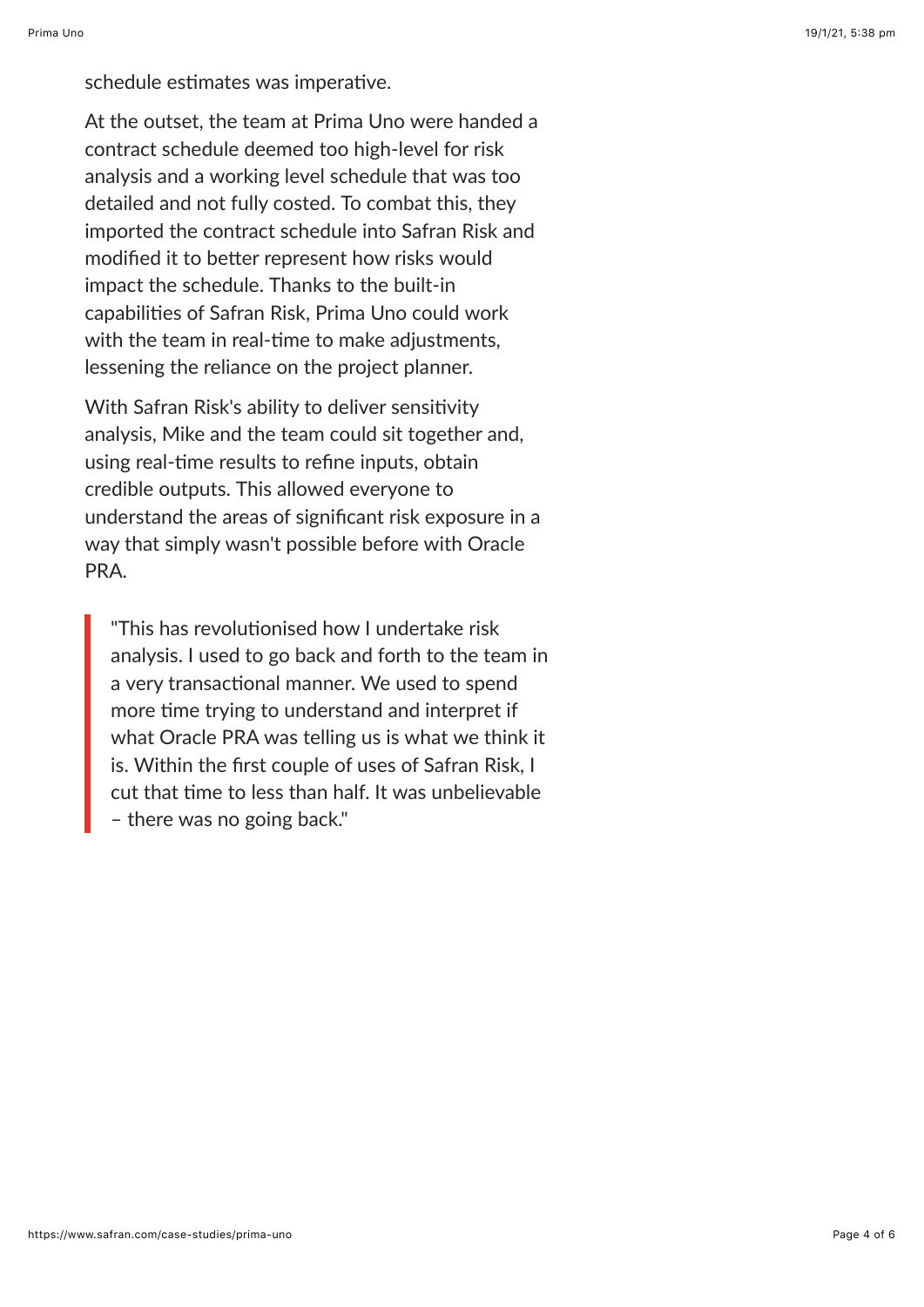

**[Watch a Demo](https://www.safran.com/cs/c/?cta_guid=58eb9f48-b85b-4336-bdbf-8f2e621197cd&signature=AAH58kHH-HkuQZRZKJRJ5StNNttukj9EjA&pageId=33710667659&placement_guid=9a9c836b-8002-4cbf-ab29-409a7d1bea7f&click=815663d4-ccd8-4268-b74e-ac63bc2a0f8b&hsutk=effce42cd198e0cc7579cd6db51956c3&canon=https://www.safran.com/case-studies/prima-uno&utm_referrer=https://www.safran.com/resources?types=Case+studies&topics=Risk&portal_id=2405298&redirect_url=APefjpGeJ06QXxIE7CqRHc2lnMAmIMlcAUUrMrKT5wfqiOjX47T8aXBPhyOzX7VU1VvbA1uLsZbj4xeAes_8fzRk6aFxO23GgUZiBYhlg72lqvGxfJ640BJNbZaZ2hyB6560Oa4DO_3HlB42-3AynTO0gmzLc9Mk1XoQPZl8CnAYsQ6YnCyjez9jFsKXS53gv18OE6MFb7eYbtUhtjS9lre99hLRpyGIXa9BTfFrXlTHdFeNN0IFealBYTNvwjMHpFBNw2Syfi6A591srtHGMaAR7e5ER5ARdQ&__hstc=177432314.effce42cd198e0cc7579cd6db51956c3.1593579823818.1610934282941.1611037792934.8&__hssc=177432314.19.1611037792934&__hsfp=2104221593&contentType=blog-post) [Try Safran Risk](https://www.safran.com/cs/c/?cta_guid=a01e0e35-39d0-4aae-bb4d-a5a05afeb2e8&signature=AAH58kGpnujXRQn54nIlfNrpB-zi7GmvKQ&pageId=33710667659&placement_guid=8c14f8e5-030b-4bb1-a04e-97ade25d4b36&click=a6e9d653-2e27-437d-825c-af96b786a369&hsutk=effce42cd198e0cc7579cd6db51956c3&canon=https://www.safran.com/case-studies/prima-uno&utm_referrer=https://www.safran.com/resources?types=Case+studies&topics=Risk&portal_id=2405298&redirect_url=APefjpGKS3CSOd5OOENLmFjUm8Vi9GpReXJq58RLsJ7EFHzsXqks5zjb1v2IHti64RnHFRsAalHFMFavehB5U-uxSq_ol4xwi4c5Dc76Y8M8LcUewAd-UwR7NYJYS21hU3YIqQGlF522waJBAwPk8iIlPMVTxYxHlSV_hCJfTJzT9unNpxCCvFG3O5qCsoCw8F4ZcS58Fc2IW4OMm38gzMZb_7EuG746aTlaCiiMpkwFSu3n-39K0Yo4UoPCb1tKk2WPP39J7u_bQ_UintxfLrRwsHAnYLovjA&__hstc=177432314.effce42cd198e0cc7579cd6db51956c3.1593579823818.1610934282941.1611037792934.8&__hssc=177432314.19.1611037792934&__hsfp=2104221593&contentType=blog-post)**

|                       | <b>PRODUCTS</b> | <b>ABOUT US</b>     | <b>RESOURCES</b>    | <b>CONTACT US</b>            |
|-----------------------|-----------------|---------------------|---------------------|------------------------------|
| <b>Privacy Policy</b> | Project         | <b>About Safran</b> | <b>Resource Hub</b> | +47 4000 4707<br>NO.         |
| Terms & Conditions    | <b>Risk</b>     | Our Team            | <b>Risk Gateway</b> | <b>US</b> $+1(607)$ 218 5952 |
|                       | Planner         | Partners            | <b>Case Studies</b> | UK +44 77477755057           |
|                       |                 | <b>Services</b>     | <b>Blog</b>         | +46 73 316 6859<br>SE.       |
|                       |                 | <b>Events</b>       | <b>Training</b>     |                              |
|                       |                 | Careers             |                     | <b>Get Started</b>           |
|                       |                 |                     |                     | <b>Get Support</b>           |